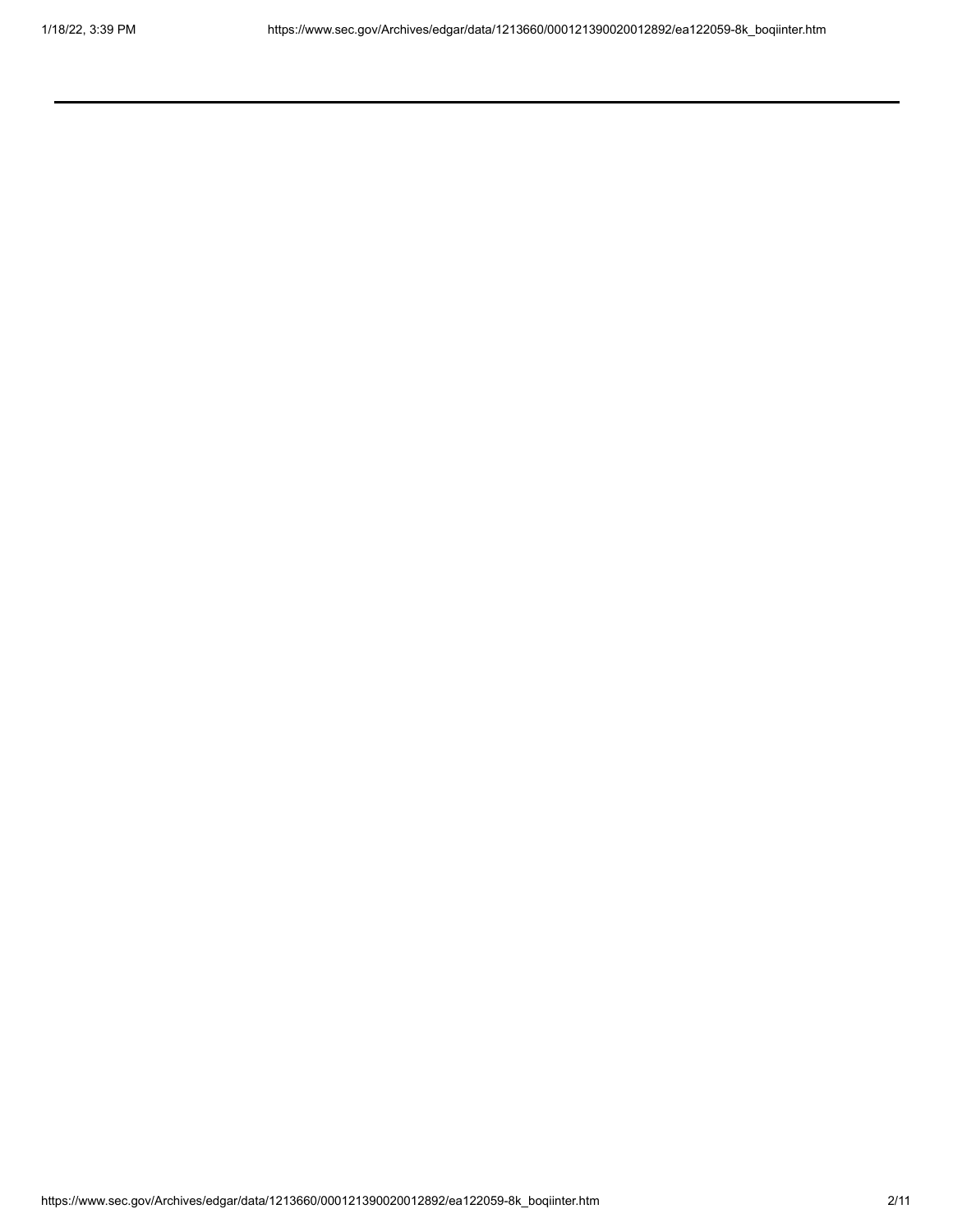### **Item 1.01**. **Entry into a Material Definitive Agreement.**

On May 18, 2020, the Company entered into a Securities Purchase Agreement (the "SPA") with two institutional investors (each a "Holder" and collectively the "Holders") to sell a new series of senior secured convertible notes (the "Convertible Notes") of the Company in a private placement (the "Private Placement") to the Holders, in the aggregate principal amount of \$6,550,000 having an aggregate original issue discount of 19.85%, and ranking senior to all outstanding and future indebtedness of the Company. Pursuant to the SPA, two Convertible Notes (each, an "Initial Note" and collectively the "Initial Notes") in an aggregate original principal amount of \$ 4,450,000 will be issued to the Holders in reliance upon the exemption from securities registration afforded by Section 4(a)(2) of the Securities Act of 1933, as amended (the "1933 Act"), and Rule 506(b) of Regulation D ("Regulation D") as promulgated by the United States Securities and Exchange Commission (the "SEC") under the 1933 Act, together with the issuance of warrants (the "Warrants" and, together with the Convertible Notes, the "Securities") to acquire common stock of the Company (the "Common Stock"), as described below. Each Initial Note has a face amount of \$2,225,000 for which each Holder will pay \$1,750,000 in cash. Additional Convertible Notes in an aggregate original principal amount not to exceed \$2,100,000 may also be issued to the Holders under the SPA at a later date under certain circumstances. The Convertible Notes are being sold with an original issue discount and do not bear interest except upon the occurrence of an event of default.

The Company will use the proceeds from the sale of the Securities for general corporate purposes, but not, as covenanted in the SPA, directly or indirectly, for (i) the satisfaction of any Indebtedness of the Company or any of its subsidiaries ("Subsidiaries"), (ii) the redemption or repurchase of any securities of the Company or any of its Subsidiaries, or (iii) the settlement of any outstanding litigation.

The Convertible Notes mature on the eighteen-month anniversary of the issuance date, are payable by the Company in installments and are convertible at the election of the Holders as more fully described below.

Under the terms of the Convertible Notes:

- The Convertible Notes are convertible at any time or times after the Stockholder Approval Date (as defined below) in whole or in part, at the option of the holders thereof, into shares of Common Stock at a rate equal to the amount of principal, interest (if any) and unpaid late charges (if any), divided by a conversion price of \$2.59.
- The floor price per share at which a Convertible Note may be converted is \$0.554.

Under the terms of the Warrants:

● The Warrants are exercisable at any time or times after the Stockholder Approval Date in whole or in part, at the option of the holders thereof, for shares of the Common Stock for an exercise price of \$2.845.

Notwithstanding the foregoing, as further described below, the Holders are prohibited from converting the Convertible Notes or exercising the Warrants, and any payments of interest and principal in shares of the Common Stock will be held in abeyance, to the extent a Holder would beneficially own more than 4.99% (or 9.99%, if the holder elects the higher threshold) of the Company's outstanding shares of the Common Stock after such conversion or payment.

### The Securities Purchase Agreement

The SPA contains certain representations and warranties, covenants and indemnities customary for similar transactions. Under the SPA, the Company agreed to hold a stockholder meeting, by no later than July 31, 2020 (the "Stockholder Approval Date"), to approve resolutions (the "Stockholder Resolutions") authorizing the issuance of shares of Common Stock under the Convertible Notes and the Warrants for the purposes of compliance with the stockholder approval rules of the Nasdaq Stock Market ("Nasdaq") (the "Stockholder Approval"). If such approval is not received by July 31, 2020 the Company will be obligated to continue to seek stockholder approval by December 31, 2020 and every six months thereafter until such approval is obtained.

1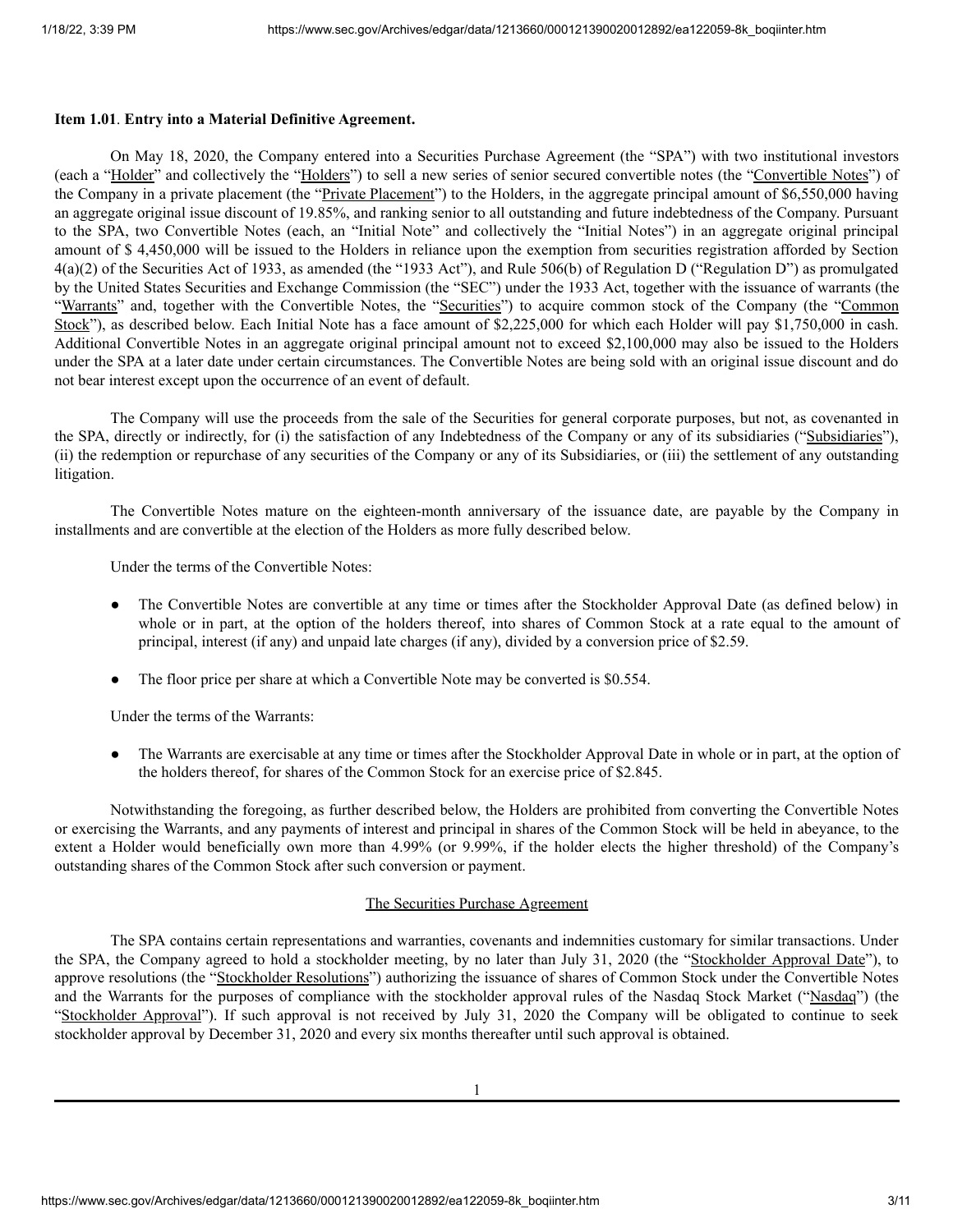## The Convertible Notes

### *Maturity and Repayment Dates*

The Convertible Notes mature (the "Maturity Date") on the eighteen-month anniversary of the date on which they are issued (the "Issuance Date"). The principal amount is payable in equal installments beginning on the six-month anniversary of the Issuance Date and each month thereafter until the Maturity Date. The Convertible Notes must be paid in cash and the Company may not prepay any portion of the principal amount nor interest, if any.

#### *Interest*

The Convertible Notes are being sold with an original issue discount and do not bear interest except upon the occurrence of an Event of Default (described below), in which event the applicable rate will be 13.00% per annum.

### *Conversion*

The Convertible Notes are convertible at any time or times after the Stockholder Approval Date in whole or in part, at the option of the holders thereof, into shares of the Common Stock at a rate equal to the amount of principal, interest (if any) and unpaid late charges (if any), divided by a conversion price of \$2.59 (the "Conversion Price"). The Conversion Price is subject to standard adjustments in the event of any stock split, stock dividend, stock combination, recapitalization or other similar transaction.

The floor price per share at which a Convertible Note may be converted is \$0.554 (the "Floor Price")

If the Company enters into any agreement to issue (or issue) any variable rate securities, the holder has the additional right to substitute such variable price (or formula) for the conversion price.

In connection with the occurrence of Events of Default, the holders of the Convertible Notes will be entitled to convert all or any portion of the Convertible Notes at an alternate conversion price equal to the lower of (i) the conversion price then in effect, and (ii) the lower of (A) 70% of the lowest VWAP of the Common Stock during the ten (10) consecutive trading day period ending and including the trading day immediately preceding the delivery or deemed delivery of the applicable notice of conversion and (B) 70% of the VWAP of the Common Stock as of the date of the delivery or deemed delivery of the applicable notice of conversion, but not less than the Alternate Conversion Floor Amount, which is the product obtained by multiplying (A) the higher of (I) the highest price that the Common Stock trades at on the trading day immediately preceding the relevant Alternate Conversion Date and (II) the applicable Alternate Conversion Price and (B) the difference obtained by subtracting (I) the number of shares of Common Stock to be delivered to the holder on the applicable delivery deadline with respect to such Alternate Conversion from (II) the quotient obtained by dividing (x) the applicable Conversion Amount that the holder has elected to be the subject of the applicable Alternate Conversion, by (y) the applicable Alternate Conversion Price without giving effect to clause (x) of such definition (i.e. the Floor Price).

#### *Conversion Limitation and Exchange Cap*

The holders of the Convertible Notes will not have the right to convert any portion of the Convertible Notes, to the extent that, after giving effect to such conversion, such Holder (together with certain related parties) would beneficially own in excess of 4.99% of the shares of the Common Stock outstanding immediately after giving effect to such conversion. A holder may from time to time increase this limit to 9.99%, provided that any such increase will not be effective until the 61st day after delivery of a notice to the Company of such increase.

In addition, the Convertible Notes shall not be convertible until such time as the Company shall have obtained the Stockholder Approval.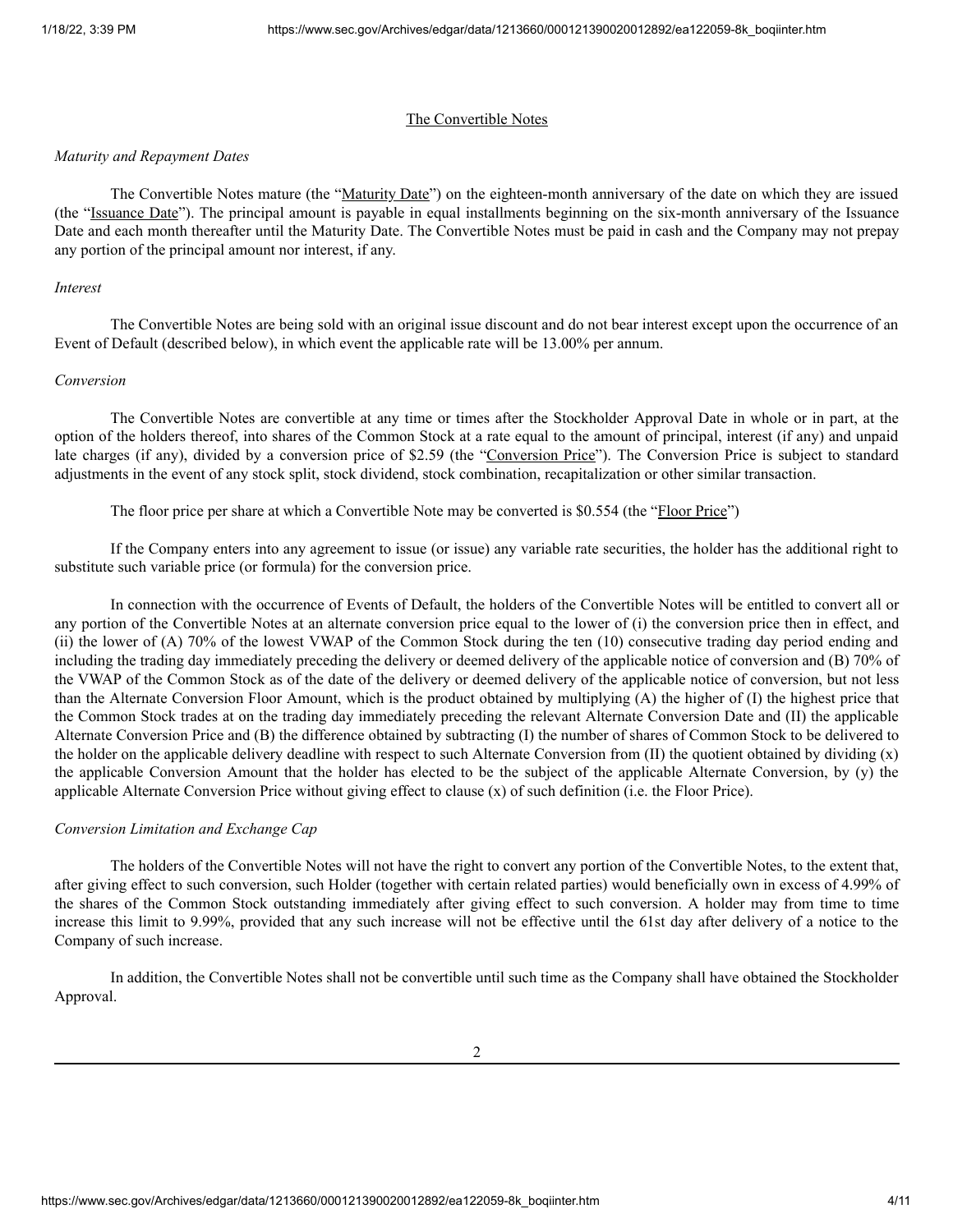## *Events of Default*

Events of Default include: (i) the failure of the applicable registration statement (the "Registration Statement") for the shares issuable upon conversion of the Convertible Notes and exercise of the Warrants to be filed with the SEC; (ii) the failure of the Company to maintain the effectiveness of the Registration Statement; (iii) suspension of trading of the Common Stock on a national securities exchange for five days; (iv) uncured conversion failure; (v) failure by the Company to maintain required share allocations for the conversion of the Convertible Notes and the exercise of the Warrants; (vi) failure by the Company to pay Principal when due; (vii) failure of the Company to remove restricted legends from shares issued to the Holder upon conversion of the Convertible Note or the Warrants; (viii) the occurrence of any default under, redemption of or acceleration prior to maturity of at least an aggregate of \$150,000 of Indebtedness of the Company; (ix) bankruptcy, insolvency, reorganization or liquidation proceedings or other proceedings for the relief of debtors shall be instituted by or against the Company or any Subsidiary and not dismissed within 30 days of initiation; (x) the commencement by the Company or any Subsidiary of a voluntary case or proceeding under any applicable federal, state or foreign bankruptcy, insolvency, reorganization or other similar law; (xi) commencement of any bankruptcy or similar proceeding, voluntary or involuntary, of the Company or any Subsidiary of the Company; (xii) final judgment for the payment of money aggregating in excess of \$150,000 are rendered against the Company or any Subsidiary of the Company and not bonded or discharged within 30 days; (xiii) failure of the Company or any Subsidiary to pay when due any debts in excess of \$150,000 due to any third party; (xiv) breaches by the Company or any Subsidiary of any representations or warranties in the SPA or any document contemplated thereby; (xv) a false or inaccurate certification by the Company that either (A) the "Equity Conditions" are satisfied, (B) there has been no "Equity Conditions Failure," or (C) as to whether any Event of Default has occurred; (xvi) failure of the Company or any Subsidiary to comply with the covenants in the Convertible Note; any material adverse effect occurring; or (xvii) any Event of Default occurs under any other Convertible Note.

In connection with an Event of Default, the holders of the Convertible Notes may require the Company to redeem in cash any or all of the Convertible Notes. The redemption price will equal the greater of (i) 110% of the outstanding principal of the Convertible Note to be redeemed and accrued and unpaid interest and unpaid late charges thereon, and (ii) an amount equal to market value of the shares of the Common Stock underlying the Convertible Notes, as determined in accordance with the Convertible Notes. Upon the occurrence of certain Events of Default relating to the bankruptcy of the Company, whether occurring prior to or following the maturity date, the Company will be required to immediately redeem the Convertible Notes, in cash, for an amount equal to 110% of the outstanding principal of the Convertible Notes, and accrued and unpaid interest and unpaid late charges thereon, without the requirement for any notice or demand or other action by any holder or any other person or entity.

## *Change of Control*

In connection with a Change of Control (as defined in the Convertible Notes), the holders of the Convertible Notes may require the Company to redeem all or any portion of the Convertible Notes. The redemption price per share will equal the greatest of (i) 110% of the outstanding principal of the Convertible Notes to be redeemed, and accrued and unpaid interest and unpaid late charges thereon, (ii) 110% of the market value of the shares of the Common Stock underlying the Convertible Notes, as determined in accordance with the Convertible Notes, and (iii) 110% of the aggregate cash consideration that would have been payable in respect of the shares of the Common Stock underlying the Convertible Notes, as determined in accordance with the Convertible Notes.

### *Other Corporate Events*

The Company cannot enter a Fundamental Transaction (as defined in the Convertible Notes), unless the successor entity assumes all of the obligations under the Convertible Notes pursuant to written agreements satisfactory to the holder of the Convertible Notes, and the successor entity is a publicly traded corporation whose shares of Common Stock are quoted or listed on a national securities exchange. If at any time the Company grants any Purchase Rights (as defined in the Convertible Note) or makes any distribution of assets pro rata to all or substantially all of the holders of any class of its Common Stock, then the holders of the Convertible Notes will be entitled to acquire the aggregate Purchase Rights or assets which such holder could have acquired if such holder had held the number of shares of the Common Stock acquirable upon complete conversion of the Convertible Notes (without taking into account any limitations on conversion) held by such holder immediately prior to the date as of which the record holders are to be determined for such grant of purchase rights or distributions. To the extent any such grant of rights or distribution would result in the holders exceeding the maximum percentage described in first paragraph of "—*Conversion Limitation and Exchange Cap*" above, such rights shall be held in abeyance for up to ninety trading days.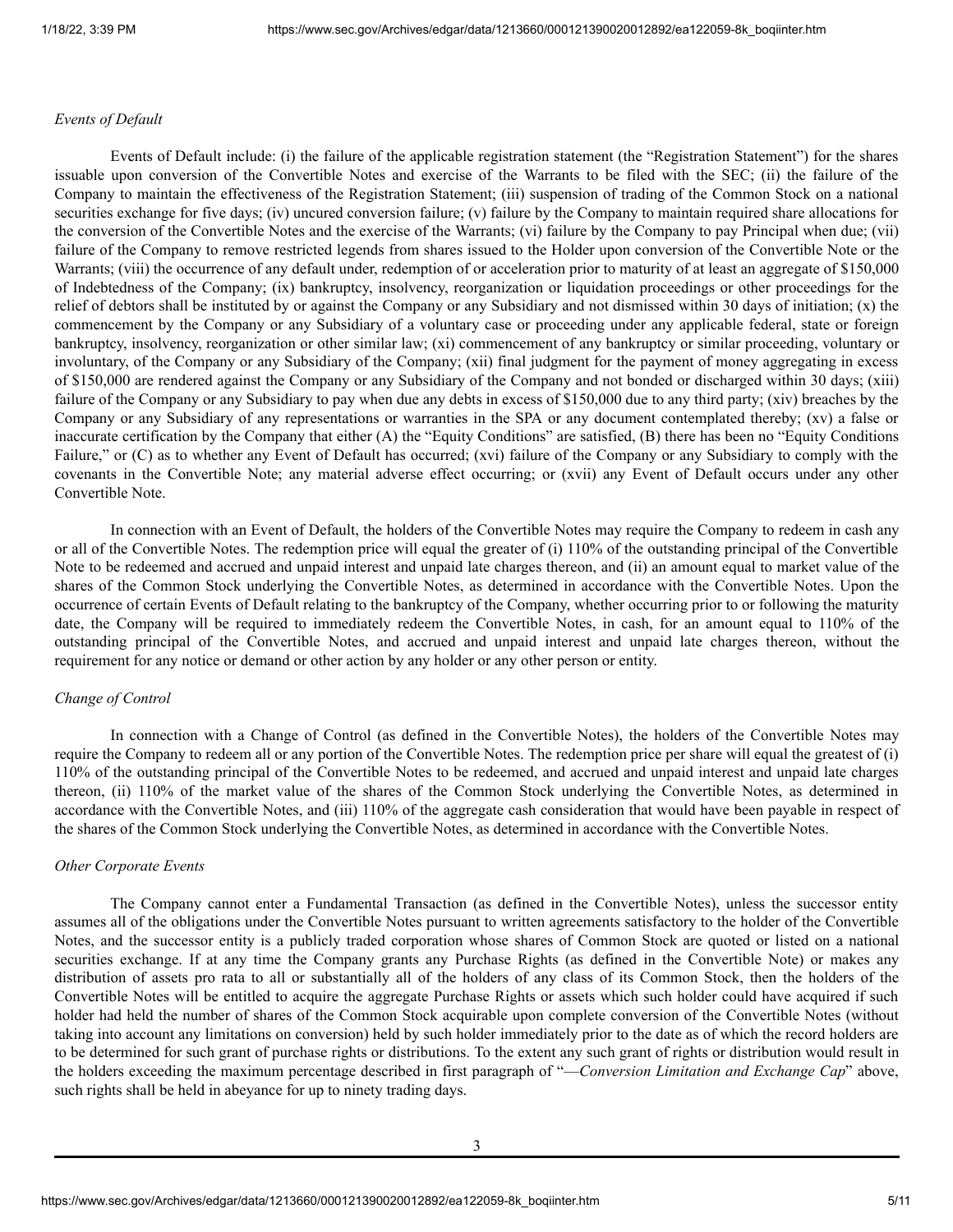### *Installment Conversions and Redemptions*

The Convertible Notes require that, on each Installment Date, the Company will pay an amount of the Convertible Note equal to the lesser of 1/13<sup>th</sup> of the principal amount and the outstanding principal amount of The Convertible Notes then outstanding on such Installment Date, less amounts already converted or paid (the "Installment Amount"), together with interest and late charges, if any, thereon, in shares of the Common Stock, subject to the satisfaction of customary equity conditions (including minimum price and volume thresholds) (an "Installment Conversion").

If the Company satisfies such equity conditions (subject to the holder's right to waive any such condition), the Company will convert the portion of the Installment Amount subject to such Installment Conversion into shares of its Common Stock at a price per share equal to the lower of lowest of (i) the conversion price then in effect, (ii) the greater of (x) the Floor Price and (y) 78% of the lowest VWAP of the Common Stock during the ten (10) consecutive trading day period ending and including the trading day immediately preceding the applicable Installment Date. All such determinations to be appropriately adjusted for any stock split, stock dividend, stock combination or other similar transaction during any such measuring period, but not less than the Floor Price. If the Company elects to effect and Installment Redemption (as defined in the Convertible Notes) or if an Installment Conversion is not permitted because certain equity conditions are not met, the Company must redeem the Installment Amount in cash at a price equal to 106% of its aggregate value.

The Holders of the Convertible Notes may elect to defer conversion until a subsequent Installment Date selected by each such Holder, or accelerate the conversion of future Installment Amounts to the current Installment Date, with the amount to be accelerated subject to certain restrictions as set forth in the Convertible Notes.

Notwithstanding the forgoing, and only during the period commencing on the Issuance Date and ending on the Stockholder Approval Date, the Company shall automatically be deemed to have elected to effect Installment Redemptions for all Installment Amounts.

## *Redemptions at Company Election*

At any time after the later of (x) thirty (30) calendar days after the Applicable Date (as defined in the SPA) and (y) the date no Equity Conditions Failure exists, the Company has the right to redeem all, but not less than all, of the Conversion Amount then remaining under this Notes at cash price equal to 200% of the greater of (i) the Conversion Amount being redeemed and (ii) the product of (1) the Conversion Rate with respect to the Conversion Amount being redeemed multiplied by (2) the greatest Closing Sale Price of the Common Stock on any trading day during the period commencing on the date immediately preceding such redemption notice date and ending on the Trading Day immediately prior to the date the Company makes the entire payment required to be made for the redemption.

### *Special Redemption Rights*

At any time after the Stockholder Approval Date, the Company has the right to acquire up to such portion of the Convertible Notes equal to the lesser of  $(x)$  all of the Conversion Amount then outstanding as of such date of determination and  $(y)$  the Holder Pro Rata Amount of \$150,000 of the aggregate Principal of the Note, with \$1.00.

## *Additional Convertible Notes*

Subject to the terms and conditions set forth in the SPA, each Holder of a Convertible Note may, upon written notice to the Company, require the Company to participate in an Additional Closing (as defined in the SPA) for the purchase by such Holder, and the sale by the Company, of a Convertible Note in an original principal amount of set forth opposite such holder's name in the SPA, the aggregate principal amount of which for all Holders shall not exceed \$2,100,000.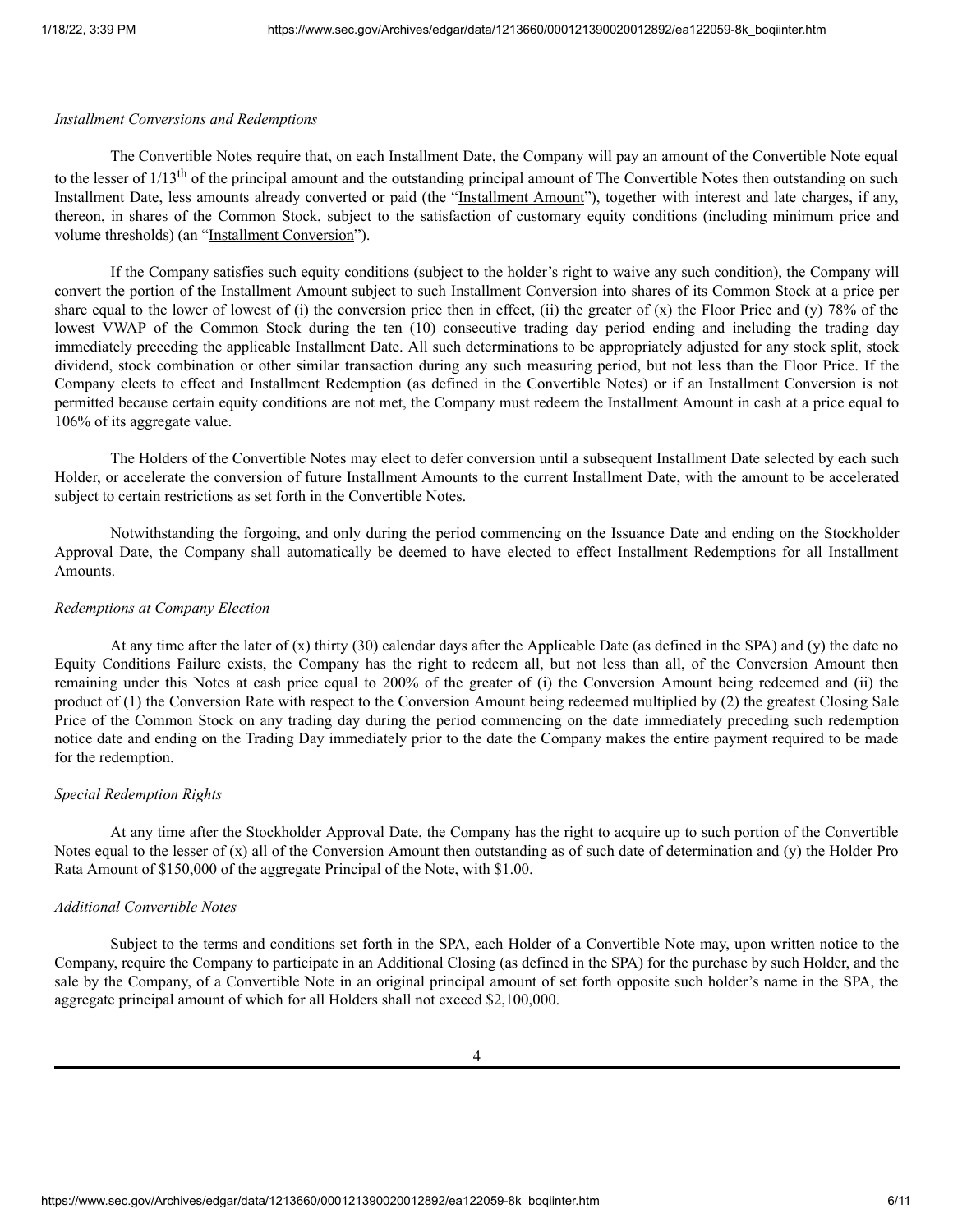#### *Covenants*

The Company will be subject to certain customary affirmative and negative covenants regarding the incurrence of indebtedness, the existence of liens, the repayment of indebtedness, the payment of cash in respect of dividends, distributions or redemptions, and the transfer of assets, among other matters. The Company also will be subject to a financial covenant that requires it to maintain available cash in the amount of \$1,500,000 at the end of each fiscal quarter.

### The Warrants

### *Expiration and Exercise*

The Warrants, for the purchase of an aggregate of 1,300,000 shares of the Company's Common Stock (subject to standard adjustments in the event of any stock split, stock dividend, stock combination, recapitalization or other similar transaction), expire on the fourth anniversary of the Issuance Date (the "Expiration Date"). Prior to or on the Expiration Date, the Warrants are exercisable at any time after the Stockholder Approval Date, in whole or in part, at the option of the holders.

The exercise price for the Warrants (subject to possible standard adjustments in the event of any stock split, stock dividend, stock combination, recapitalization or other similar transaction) is \$2.845.

Cashless exercise is available to the holders of the Warrants.

### *Exercise Limitation and Exchange Cap*

The holders of the Warrants will not have the right to convert any portion of the Warrants to the extent that, after giving effect to such conversion, such holder (together with certain related parties) would beneficially own in excess of 4.99% of the shares of the Company's Common Stock outstanding immediately after giving effect to such exercise. A holder may from time to time increase this limit to 9.99%, provided that any such increase will not be effective until the 61st day after delivery of a notice to the Company of such increase.

In addition, unless the Company obtains the approval of its stockholders, the Company is prohibited from issuing any shares of Common Stock upon exercise of the Warrants or otherwise pursuant to the terms of the Warrants, if the issuance of such shares of Common Stock would exceed the aggregate number of shares of Common Stock which the Company may issue upon conversion or exercise (as the case may be) of the Notes and the Warrants or otherwise without breaching the Company's obligations under the rules or regulations of the Nasdaq Capital Market (the number of shares which may be issued without violating such rules and regulations, including rules related to the aggregate of offerings under NASDAQ Listing Rule 5635(d)).

## *Events of Default*

Events of Default are cross-referenced to the definition contained in the Convertible Notes (see summary of the Notes above in the paragraph "*Events of Default*").

At any time after the occurrence of an Event of Default, at the request of a holder, the Company or the Successor Entity (as the case may be) shall purchase the Warrant from the Holder on the date of such request by paying to the Holder cash in an amount equal to the Event of Default Black Scholes Value (as defined in the Warrants).

### *Other Corporate Events*

The Company cannot enter a Fundamental Transaction (as defined in the Warrants), unless the successor entity assumes all of the obligations under the Warrants pursuant to written agreements satisfactory to the holder of the Warrants, and the successor entity is a publicly traded corporation whose shares of Common Stock are quoted or listed on a national securities exchange. If at any time the Company grants any Purchase Rights (as defined in the Warrants) or makes any distribution of assets pro rata to all or substantially all of the holders of any class of its Common Stock, then the holders of the Warrants will be entitled to acquire the aggregate Purchase Rights or assets which such holder could have acquired if such holder had held the number of shares of the Company's Common Stock acquirable upon complete exercise of the Warrants held by such holder immediately prior to the date as of which the record holders are to be determined for such grant of purchase rights or distributions. To the extent any such grant of rights or distribution would result in the holders exceeding the maximum percentage described in first paragraph of "Exercise Limitation and Exchange Cap" above, such rights shall be held in abeyance for up to ninety trading days.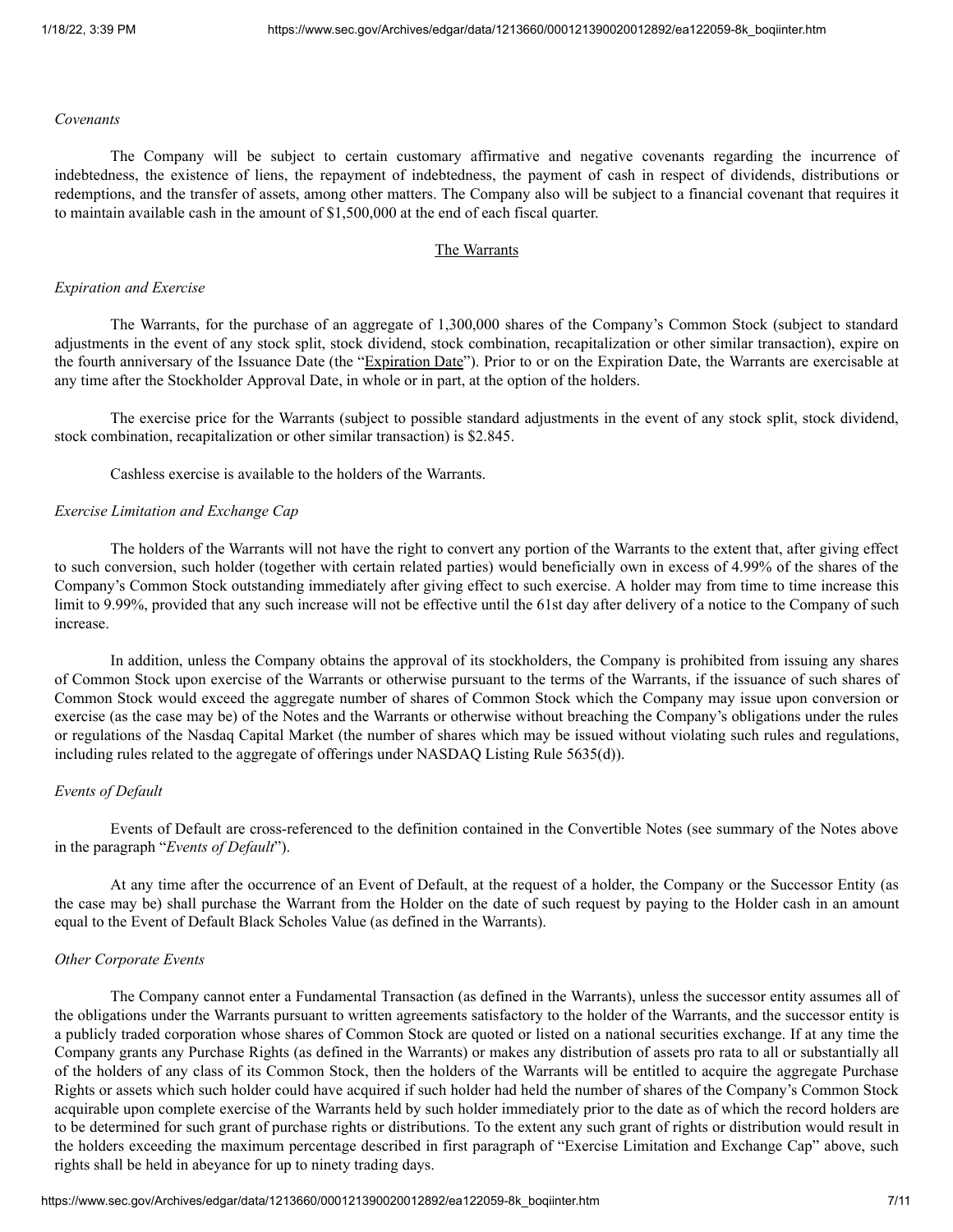5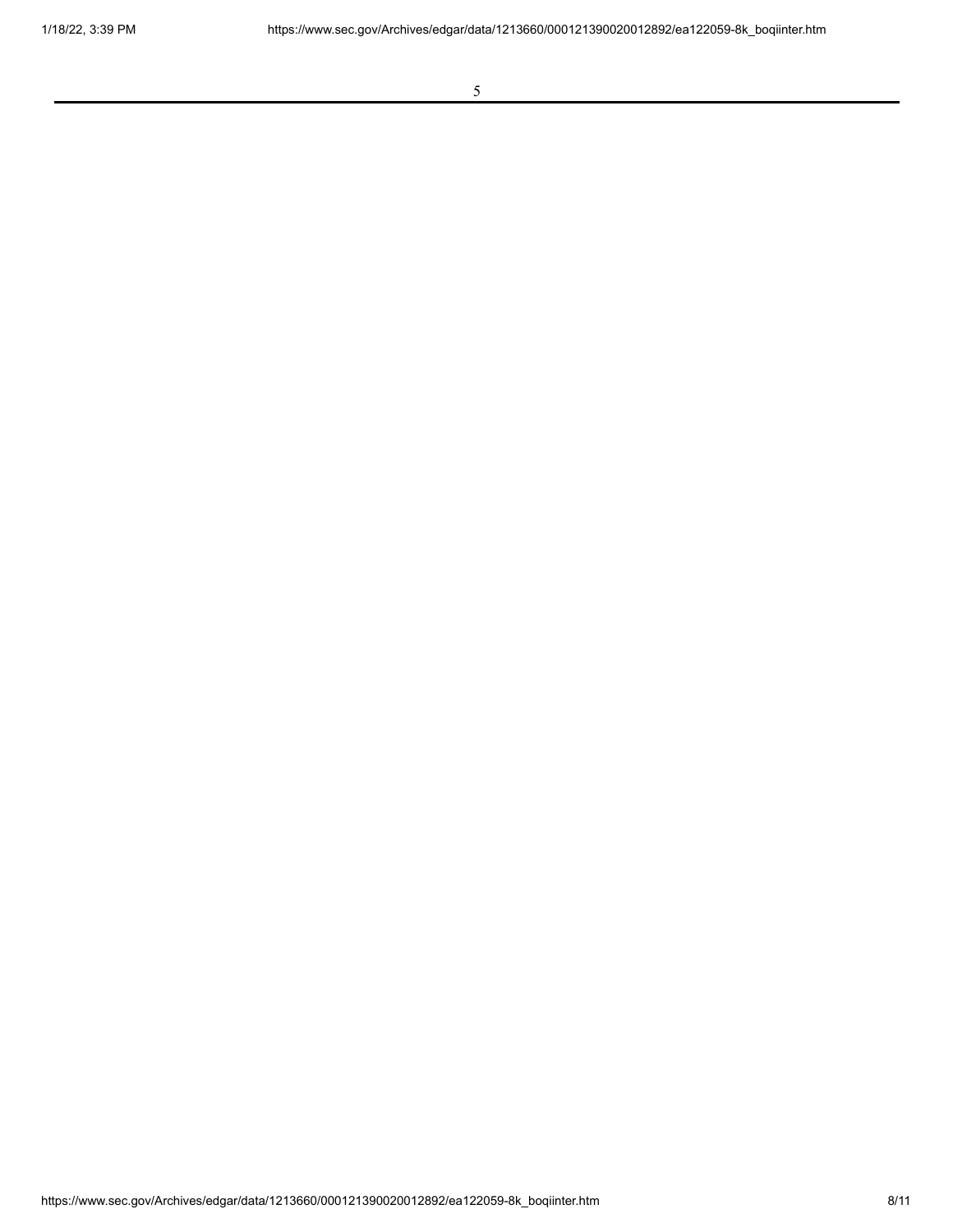Notwithstanding the foregoing, at the request of the a Holder delivered at any time commencing on the earliest to occur of  $(x)$ the public disclosure of any Fundamental Transaction, (y) the consummation of any Fundamental Transaction and (z) the Holder first becoming aware of any Fundamental Transaction through the date that is ninety (90) days after the public disclosure of the consummation of such Fundamental Transaction by the Company pursuant to a Current Report on Form 8-K filed with the SEC (in each case, excluding the Energy Sale), the Company or the Successor Entity (as the case may be) shall purchase the Warrant from the Holder on the date of such request by paying to the Holder cash in an amount equal to the Black Scholes Value (as defined in the Warrants). Payment of such amounts shall be made by the Company (or at the Company's direction) to the Holder on or prior to the later of (x) the second (2nd) trading day after the date of such request and (y) the date of consummation of such Fundamental Transaction.

## Shareholder Pledge Agreement

The Holders and a principal shareholder and the Chairman of the board of directors of the Company, Mr. Yongquan Bi (the "Principal Stockholder"), have entered into a Shareholder Pledge Agreement, pursuant to which the Principal Stockholder, has agreed to pledge 1.5 million shares of Common Stock in favor of the Holders to secure the Company's performance of its obligations in the Private Placement.

## Registration Rights Agreement

In connection with the Private Placement, the Company and the Holders entered into a Registration Rights Agreement (the "Registration Rights Agreement"). Pursuant to the Registration Rights Agreement, the Company has agreed to file and maintain with the SEC a registration statement for resale of the shares of Common Stock issuable upon conversion of the Convertible Notes and exercise of the Warrants.

### Voting Agreement

The Company also entered into a voting agreement (the "Voting Agreement") with the Principal Stockholder, pursuant to which the Principal Stockholder agreed to vote the shares of Common Stock now owned or hereafter acquired by him in favor of the Stockholder Resolutions.

## Placement Agent

FT Global Capital Inc. ("FT Global") acted as the placement agent on the offering and received a fee of 9% of the gross proceeds of the Private Placement, or an aggregate of \$315,000, plus \$50,000 in reimbursed expenses, and placement agent warrants at an initial exercise price of \$2.845 per share, to purchase up to that number of shares of Common Stock equal to ten percent (10%) of the aggregate number of shares of Common Stock placed in the Private Placement, which is initially 171,845 shares, subject to adjustment based on the number of shares of Common Stock issued pursuant to the Convertible Notes. If additional Convertible Notes are purchased by the Holders under the SPA, FT Global will be entitled to additional placement agent warrants in connection with such additional Convertible Notes.

The preceding description is a summary of the proposed transaction and the agreements entered into by the Company in connection therewith and does not purport to be a complete description of the rights and obligations of the parties thereunder. Such summary is qualified in its entirety by reference to the SPA, the Convertible Notes, the Warrants, the **Registration Rights Agreement, the Shareholder Pledge Agreement, the Voting Agreement and the other transaction** agreements, which are filed as exhibits to this Current Report. Investors and security holders of the Company are urged to read the exhibits filed herewith in their entirety because they contain important information about the transaction.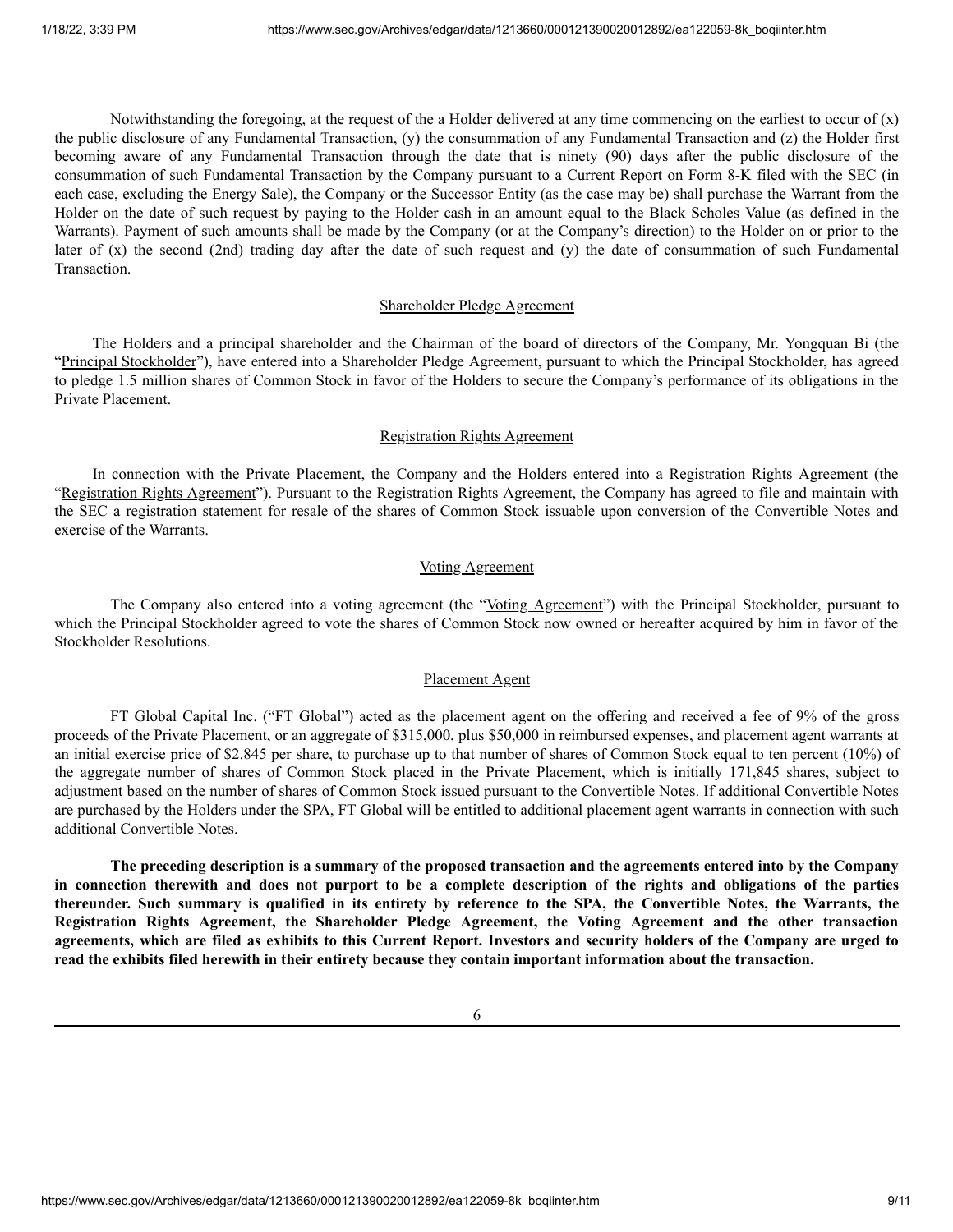## Item 2.03. Creation of a Direct Financial Obligation or an Obligation under an Off-Balance Sheet Arrangement of a **Registrant.**

The information included in Item 1.01 of this Current Report on Form 8-K is also incorporated by reference into this Item 2.03 of this Current Report on Form 8-K to the extent required.

## **Item 3.02 Unregistered Sales of Equity Securities**

The information included in Item 1.01 of this Current Report on Form 8-K is also incorporated by reference into this Item 3.02 of this Current Report on Form 8-K to the extent required. The Convertible Note, the Conversion Shares and the Payoff Shares are being offering and sold pursuant to the exemption from the registration requirements of the Securities Act of 1933, as amended, afforded by Section  $4(a)(2)$  thereof and Rule 506 of Regulation D promulgated thereunder, for the sale of securities not involving a public offering.

## **Item 8.01 Other Information**

On May 19, 2020, the Registrant issued a press release announcing the execution of the SPA. A copy of the press release is attached as Exhibit 99.1 to this current report on Form 8-K and is incorporated by reference herein.

The information under this Item 8.01, including Exhibit 99.1, is deemed "furnished" and not "filed" under Section 18 of the Securities Exchange Act of 1934, as amended (the "Exchange Act"), or otherwise subject to the liability of that section, and shall not be incorporated by reference into any registration statement or other document filed under the Securities Act of 1933, as amended, or the Exchange Act, except as shall be expressly set forth by specific reference in such filing.

The information in this Current Report on Form 8-K, including Exhibit 99.1, may contain forward-looking statements based on management's current expectations and projections, which are intended to qualify for the safe harbor of Section 27A of the Securities Act of 1933, as amended, and Section 21E of the Securities Exchange Act of 1934, as amended. The statements contained herein that are not historical facts are considered "forward-looking statements." Such forward-looking statements may be identified by, among other things, the use of forward-looking terminology such as "believes," "expects," "may," "will," "should," or "anticipates" or the negative thereof or other variations thereon or comparable terminology, or by discussions of strategy that involve risks and uncertainties. In particular, statements regarding the efficacy of investment in research and development are examples of such forwardlooking statements. The forward-looking statements include risks and uncertainties, including, but not limited to, the effect of political, economic, and market conditions and geopolitical events; legislative and regulatory changes that affect our business; the availability of funds and working capital; the actions and initiatives of current and potential competitors; investor sentiment; and our reputation. The Registrant not undertake any responsibility to publicly release any revisions to these forward-looking statements to take into account events or circumstances that occur after the date of this report. Additionally, the Registrant does not undertake any responsibility to update you on the occurrence of any unanticipated events, which may cause actual results to differ from those expressed or implied by any forward-looking statements. The factors discussed herein are expressed from time to time in the Registrant's filings with the Securities and Exchange Commission available at http://www.sec.gov.

## **Item 9.01 Financial Statements, Pro Forma Financial Information and Exhibits.**

(d) Exhibits:

| Exhibit | Description                                  |  |
|---------|----------------------------------------------|--|
|         |                                              |  |
| 10.1    | Form of Securities Purchase Agreement.       |  |
| 10.2    | Form of Secured Convertible Promissory Note. |  |
| 10.3    | Form of Warrant.                             |  |
| 10.4    | Form of Shareholder Pledge Agreement.        |  |
| 10.5    | Form of Voting Agreement.                    |  |
| 10.6    | Form of Registration Rights Agreement.       |  |
| 99.1    | Press Release dated May 19, 2020             |  |
|         |                                              |  |
|         |                                              |  |